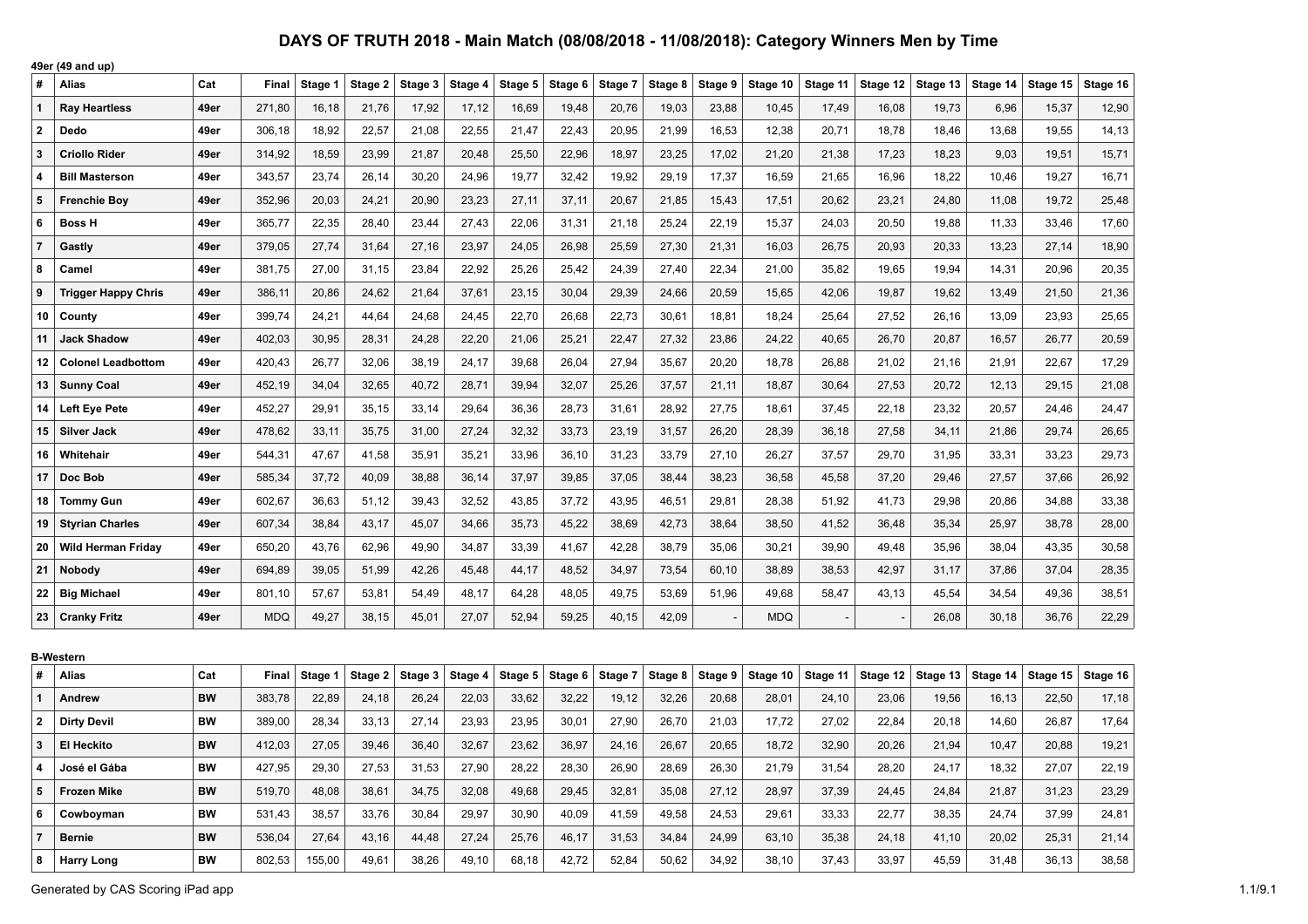| #                       | Gallie Daron (79 and up<br>Alias | Cat       | Final        | Stage 1 | Stage 2 | Stage 3 | Stage 4 | Stage 5 | Stage 6 | Stage 7 | Stage 8 | Stage 9 | Stage 10 | Stage 11 | Stage 12 | Stage 13 | Stage 14 | Stage 15 | Stage 16 |
|-------------------------|----------------------------------|-----------|--------------|---------|---------|---------|---------|---------|---------|---------|---------|---------|----------|----------|----------|----------|----------|----------|----------|
| $\mathbf{1}$            | <b>Wild Charlie</b>              | CB        | 541,47       | 31,27   | 37,24   | 41,82   | 29,58   | 35,08   | 32,05   | 28,79   | 41,09   | 35,79   | 25,15    | 30,08    | 25,76    | 27,55    | 40.09    | 38,12    | 42,01    |
| $\overline{2}$          | Old Pipe Man                     | CВ        | 583,57       | 40,12   | 40,07   | 37.39   | 34,78   | 42,84   | 41,37   | 38.14   | 39,60   | 29,49   | 32,16    | 46,14    | 33,39    | 31,52    | 26.61    | 34,82    | 35,13    |
| $\mathbf{3}$            | <b>Racer Berni</b>               | <b>CB</b> | 630,17       | 38,47   | 59,49   | 36,60   | 35,19   | 41,50   | 57,84   | 32,22   | 45,64   | 31,06   | 45,13    | 52,81    | 29,74    | 31,14    | 24,36    | 43,10    | 25,88    |
| 4                       | <b>Big Fritz</b>                 | CВ        | 715,31       | 50,48   | 44,18   | 41,83   | 36,43   | 41,05   | 41,44   | 58,25   | 48,14   | 48,03   | 39,44    | 52,70    | 40,96    | 56,30    | 37,02    | 46,75    | 32,31    |
| 5                       | <b>DOC STERBA</b>                | CB        | 813,12       | 49,05   | 56.95   | 48.33   | 65,13   | 74,78   | 48.37   | 45.48   | 55,53   | 71,34   | 44,09    | 48,79    | 42,83    | 45,53    | 33.99    | 45.28    | 37,65    |
|                         |                                  |           |              |         |         |         |         |         |         |         |         |         |          |          |          |          |          |          |          |
|                         | <b>Classic Cowboy</b>            |           |              |         |         |         |         |         |         |         |         |         |          |          |          |          |          |          |          |
| #                       | Alias                            | Cat       | <b>Final</b> | Stage 1 | Stage 2 | Stage 3 | Stage 4 | Stage 5 | Stage 6 | Stage 7 | Stage 8 | Stage 9 | Stage 10 | Stage 11 | Stage 12 | Stage 13 | Stage 14 | Stage 15 | Stage 16 |
| $\mathbf{1}$            | <b>ELISE HORN</b>                | <b>CC</b> | 437,67       | 29,17   | 45,39   | 34,07   | 26,64   | 26,95   | 29,08   | 27,97   | 30,81   | 22,36   | 21,86    | 31,78    | 22,89    | 25,53    | 16,37    | 26,27    | 20,53    |
| $\mathbf{2}$            | Luke                             | CC        | 439,82       | 25,89   | 33,30   | 33,62   | 33,96   | 26,54   | 30,20   | 26,99   | 30,96   | 22,75   | 23,12    | 29,48    | 27,78    | 27,34    | 18,12    | 25,19    | 24,58    |
| 3                       | William                          | <b>CC</b> | 444,31       | 30,25   | 38,40   | 34,84   | 26,06   | 24,70   | 40,13   | 30,55   | 29,37   | 22,76   | 25,32    | 31,08    | 23,33    | 23,40    | 15,73    | 24,67    | 23,72    |
| $\overline{\mathbf{4}}$ | <b>Major Hurli</b>               | CC        | 450.98       | 30,43   | 34,25   | 33.62   | 27,28   | 29.22   | 30.55   | 31,97   | 31,12   | 24,96   | 22.74    | 31.00    | 26,69    | 25,27    | 18.77    | 26.86    | 26,25    |
| 5                       | <b>Potato Pit</b>                | CC        | 451,95       | 29,34   | 37,31   | 34,81   | 26,85   | 26,21   | 32,18   | 27,74   | 32,71   | 25,70   | 21,07    | 34,87    | 25,64    | 26,37    | 19.32    | 29.67    | 22,16    |
| 6                       | <b>Baltic Lobo</b>               | СC        | 452,32       | 31,38   | 30,68   | 38,63   | 27,19   | 25,64   | 27,09   | 26,26   | 30,08   | 24,59   | 20,76    | 39,87    | 22,70    | 24,20    | 35,25    | 26,49    | 21,51    |
| $\overline{7}$          | <b>Private Spitfire</b>          | CC        | 479,67       | 29,24   | 34,87   | 30.84   | 29,10   | 29,00   | 36.16   | 31,75   | 38,03   | 25,84   | 23.52    | 38.82    | 32,55    | 25,74    | 20.52    | 29.57    | 24,12    |
| 8                       | <b>Frontier Six Shooter</b>      | CС        | 480,23       | 28,94   | 35,10   | 33,98   | 27,76   | 33,91   | 34,69   | 31,99   | 42,78   | 25,54   | 24,85    | 35,84    | 28,19    | 24,04    | 19,36    | 28,26    | 25,00    |
| 9                       | Joe                              | CC        | 509,40       | 29,58   | 39,27   | 35,28   | 38,06   | 27,62   | 45,86   | 25,94   | 55,19   | 26,67   | 22,24    | 31,83    | 31,59    | 27,80    | 20,52    | 29,54    | 22,41    |
| 10                      | <b>Tom the Butcher</b>           | CC        | 510,49       | 31,60   | 42,33   | 37,26   | 30,20   | 40,88   | 37,62   | 37,51   | 41,59   | 25,42   | 25,12    | 31,71    | 27,47    | 26,31    | 23,98    | 28,58    | 22,91    |
| 11                      | <b>Golden Spike</b>              | CC        | 512,12       | 34,02   | 41.66   | 32,33   | 28,95   | 31,00   | 34,29   | 34,91   | 37,55   | 26.61   | 30.97    | 35,83    | 27,36    | 24.18    | 21.29    | 34,38    | 36,79    |
| 12                      | <b>Tom Mc Beard</b>              | CC        | 524,71       | 29,86   | 38,65   | 35,32   | 36,37   | 28,68   | 34,85   | 32,27   | 42,89   | 31,27   | 27,80    | 32,55    | 26,18    | 31,15    | 24,28    | 49,07    | 23,52    |
| 13                      | <b>Big Hoss Cartwright</b>       | cc        | 546,91       | 30,90   | 37,06   | 33,56   | 42,72   | 35,69   | 37,50   | 39,40   | 43,38   | 25,85   | 36,00    | 39,71    | 26,73    | 30,86    | 20,38    | 33,81    | 33,36    |
| 14                      | <b>Leather Lonny</b>             | CC        | 598,60       | 67,79   | 40,44   | 36,84   | 31,73   | 42,26   | 39,52   | 35,90   | 45,62   | 31,94   | 29,85    | 38,93    | 34,94    | 32,07    | 24,30    | 34,41    | 32,06    |
| 15                      | <b>Undertaker</b>                | CC        | 611,62       | 29,96   | 40,06   | 30,45   | 26,87   | 36,88   | 29,00   | 150,00  | 34,00   | 35,42   | 30,34    | 28,60    | 39,85    | 27,67    | 22,68    | 28,09    | 21,75    |
| 16                      | Slow Joe                         | CC        | 654,25       | 40,91   | 58,57   | 40,11   | 35,74   | 52,05   | 57,09   | 40,71   | 47,18   | 36,18   | 35,32    | 42,29    | 35,48    | 35,32    | 28.94    | 39,51    | 28,85    |
| 17                      | Šedý Vlk                         | <b>CC</b> | 678,22       | 55,63   | 48,13   | 41,86   | 53,57   | 43,25   | 40,93   | 42,70   | 40,45   | 32,71   | 47,28    | 46,89    | 42,43    | 37,42    | 34,47    | 39,13    | 31,37    |
| 18                      | Slow Long John                   | CC        | 702,28       | 39,98   | 48,07   | 42,52   | 34,78   | 61,41   | 45,08   | 45,83   | 41,52   | 46,28   | 44,79    | 48,82    | 50,19    | 43,08    | 29,71    | 48,35    | 31,87    |
| 19                      | <b>Baltic Bear</b>               | CC        | 709,92       | 48,38   | 73,81   | 53,62   | 44,33   | 63,11   | 48,95   | 40,26   | 45,22   | 31,60   | 37,09    | 43,22    | 35,34    | 43,21    | 26,65    | 46,40    | 28,73    |
| 20                      | <b>Fir Mountain Ranger</b>       | CC        | 744,44       | 49,65   | 63,38   | 54,20   | 43,17   | 50,40   | 53,88   | 43,50   | 46,07   | 39,14   | 42,54    | 48,88    | 42,71    | 38,72    | 41,32    | 45,85    | 41,03    |
| 21                      | <b>Old Barbel</b>                | <b>CC</b> | 764,76       | 46,23   | 65,76   | 39,32   | 52,12   | 41,39   | 49,47   | 66,35   | 64,61   | 44,01   | 34,66    | 59,06    | 37,65    | 50,97    | 31,47    | 45,48    | 36,21    |
| 22                      | Snake Jo                         | CC        | 841,47       | 74,19   | 64,53   | 44,27   | 41,78   | 52,78   | 55,19   | 52,75   | 69,29   | 32,13   | 53,22    | 72,14    | 36,44    | 49,22    | 51,62    | 58,12    | 33,80    |
| 23                      | <b>Doc Tooth Crusher</b>         | CC        | 861,90       | 73,10   | 51,50   | 58,57   | 41,69   | 53,96   | 54,92   | 54,09   | 66,24   | 48,27   | 53,91    | 62,37    | 46,09    | 40,32    | 58,47    | 47,87    | 50,53    |

Generated by CAS Scoring iPad app 2.1/9.1

**Cattle Baron (75 and up)**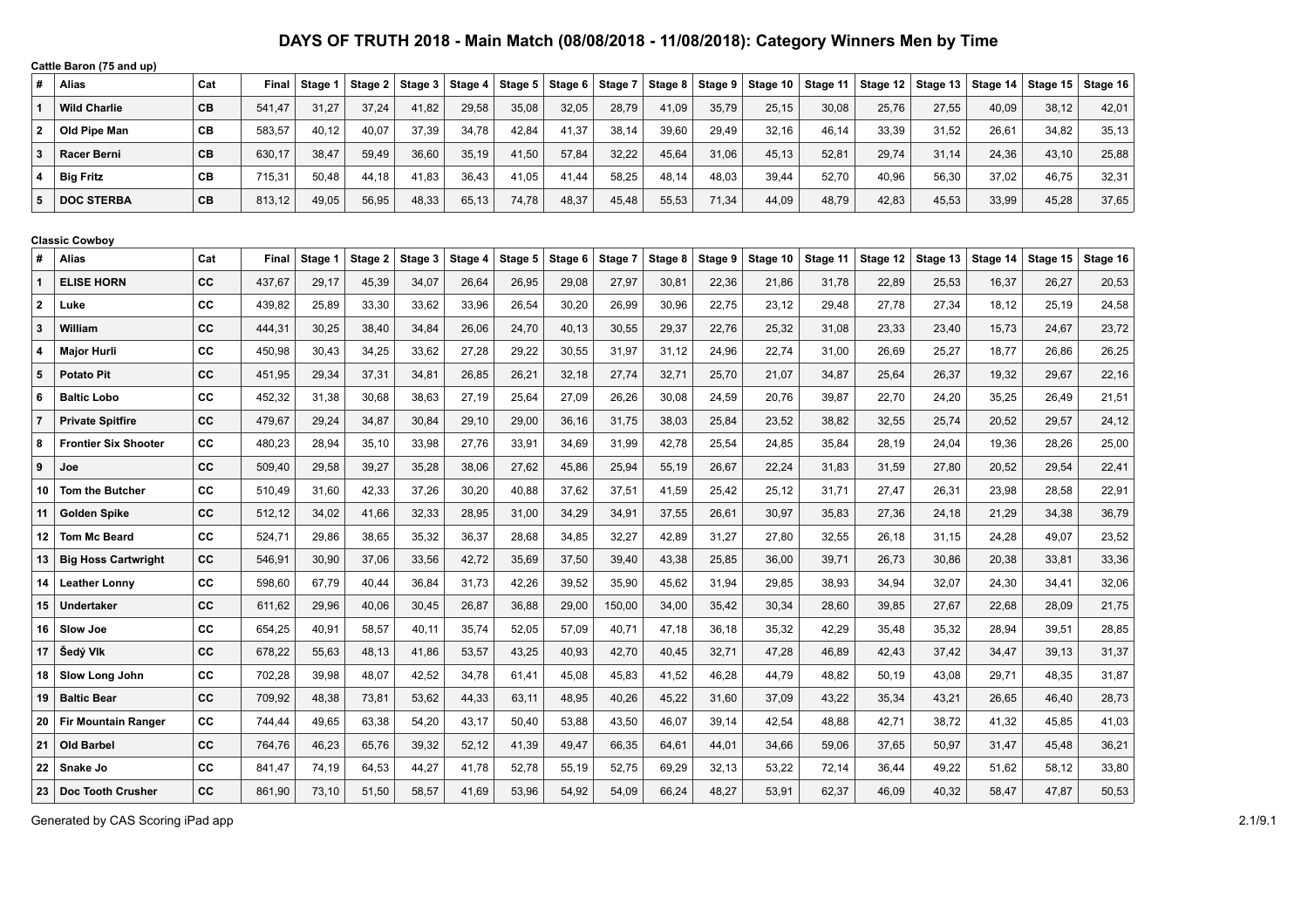|                | Cowboy (any age)           |            |        |         |         |         |         |         |         |         |         |         |          |          |          |          |          |          |          |
|----------------|----------------------------|------------|--------|---------|---------|---------|---------|---------|---------|---------|---------|---------|----------|----------|----------|----------|----------|----------|----------|
| #              | <b>Alias</b>               | Cat        | Final  | Stage 1 | Stage 2 | Stage 3 | Stage 4 | Stage 5 | Stage 6 | Stage 7 | Stage 8 | Stage 9 | Stage 10 | Stage 11 | Stage 12 | Stage 13 | Stage 14 | Stage 15 | Stage 16 |
| 1              | <b>Hell Hound</b>          | <b>COW</b> | 259,39 | 15,67   | 22,46   | 17,80   | 20,60   | 15,70   | 17,95   | 16,78   | 21,15   | 15,70   | 9,23     | 24,74    | 13,82    | 13,57    | 6,32     | 14,77    | 13,13    |
| $\mathbf{2}$   | <b>BlueN.Wild</b>          | <b>COW</b> | 289,71 | 17,20   | 29,76   | 20,62   | 17,98   | 29,63   | 18,40   | 20,81   | 20,86   | 14,06   | 11,38    | 18,21    | 14,67    | 14,00    | 5,73     | 23,81    | 12,59    |
| 3              | Mutzi                      | <b>COW</b> | 327,87 | 21,15   | 24,82   | 22,03   | 22,69   | 25,84   | 27,07   | 19,83   | 23,24   | 19,32   | 13,88    | 22,21    | 18,85    | 19,70    | 10,99    | 20,05    | 16,20    |
| 4              | <b>Ace Curly</b>           | COW        | 334,32 | 24,81   | 25,82   | 25,70   | 22,43   | 19,61   | 32,26   | 20,69   | 21,97   | 16,38   | 16,47    | 27,28    | 17,89    | 17,11    | 12,08    | 18,52    | 15,30    |
| 5              | <b>Little Dog</b>          | <b>COW</b> | 337,65 | 20,93   | 29,89   | 22,62   | 19,45   | 34,11   | 22,70   | 18,36   | 28,01   | 18,32   | 12,28    | 28,34    | 16,75    | 17,51    | 13,58    | 19,87    | 14,93    |
| 6              | <b>Super Mario</b>         | <b>COW</b> | 365,40 | 25,86   | 28,25   | 24,41   | 25,81   | 22,72   | 24,79   | 20,74   | 23,94   | 18,54   | 21,21    | 29,44    | 19,46    | 22,43    | 13,48    | 23,92    | 20,40    |
| $\overline{7}$ | <b>Jeb Wickett</b>         | <b>COW</b> | 386,13 | 27,11   | 30,55   | 27,21   | 23,94   | 23,40   | 30,26   | 25,16   | 26,35   | 29,84   | 16,60    | 27,11    | 20,23    | 21,40    | 14,62    | 26,10    | 16,25    |
| 8              | Django                     | <b>COW</b> | 401,16 | 28,77   | 26,06   | 29,47   | 25,71   | 21,52   | 34,47   | 22,04   | 26,29   | 29,39   | 19,71    | 32,66    | 25,51    | 18,69    | 12,31    | 27,49    | 21,07    |
| 9              | Sean                       | <b>COW</b> | 424,39 | 28,51   | 28,26   | 29,98   | 23,90   | 37,54   | 28,23   | 26,18   | 28,32   | 22,94   | 18,22    | 36,06    | 22,86    | 26,54    | 14,94    | 27,87    | 24,04    |
| 10             | Lovec                      | <b>COW</b> | 425,10 | 28,06   | 27,17   | 38,65   | 25,68   | 24,64   | 30,98   | 26,21   | 31,26   | 31,44   | 20,52    | 27,46    | 21,45    | 22,46    | 16,17    | 23,95    | 29,00    |
| 11             | Hawk                       | <b>COW</b> | 456,25 | 24,15   | 43,63   | 33,77   | 30,33   | 28,30   | 23,73   | 28,22   | 25,43   | 23,99   | 20,23    | 31,91    | 23,56    | 25,54    | 28,67    | 45,71    | 19,08    |
| 12             | <b>Sponge Bob</b>          | <b>COW</b> | 464,04 | 25,52   | 39,60   | 30,52   | 26,23   | 33,38   | 31,36   | 26,49   | 36,24   | 25,50   | 23,80    | 40,87    | 28,33    | 28,56    | 15,10    | 29,77    | 22,77    |
| 13             | Pedro                      | <b>COW</b> | 483,86 | 34,21   | 41,40   | 31,40   | 29,01   | 28,71   | 38,15   | 27,85   | 30,17   | 26,46   | 30,98    | 40,45    | 27,12    | 25,70    | 19,57    | 29,21    | 23,47    |
| 14             | <b>Hun Rider</b>           | COW        | 493,47 | 33,61   | 35,18   | 29,81   | 49,63   | 51,19   | 32,03   | 22,95   | 28,82   | 25,59   | 17,65    | 23,96    | 22,02    | 20,68    | 61,17    | 20,98    | 18,20    |
| 15             | <b>Buddy Junior</b>        | <b>COW</b> | 531,74 | 44,59   | 35,93   | 39,15   | 26,92   | 43,73   | 43,98   | 34,54   | 45,41   | 34,42   | 24,41    | 30,89    | 29,52    | 22,24    | 21,14    | 30,19    | 24,68    |
|                | 16 Dirty Farmer            | <b>COW</b> | 547,59 | 30,98   | 37,61   | 30,77   | 33,40   | 49,61   | 31,21   | 54,47   | 32,21   | 30,41   | 28,51    | 32,18    | 31,27    | 26,44    | 28,15    | 44,89    | 25,48    |
| 17             | <b>Irish Bastard</b>       | <b>COW</b> | 610,70 | 36,91   | 42,48   | 54,08   | 31,81   | 37,48   | 45,68   | 32,30   | 41,27   | 40,88   | 46,07    | 37,68    | 47,12    | 28,96    | 26,49    | 34,38    | 27,11    |
| <b>Duelist</b> |                            |            |        |         |         |         |         |         |         |         |         |         |          |          |          |          |          |          |          |
| #              | Alias                      | Cat        | Final  | Stage 1 | Stage 2 | Stage 3 | Stage 4 | Stage 5 | Stage 6 | Stage 7 | Stage 8 | Stage 9 | Stage 10 | Stage 11 | Stage 12 | Stage 13 | Stage 14 | Stage 15 | Stage 16 |
| 1              | <b>Pete Revenge</b>        | D          | 436,26 | 28,21   | 35,94   | 32,95   | 26,09   | 26,02   | 28,94   | 29,19   | 28,71   | 24,55   | 25,60    | 29,42    | 22,61    | 25,55    | 24,31    | 26,16    | 22,01    |
| $\mathbf{2}$   | <b>Dirty Sanchez</b>       | D          | 453,39 | 28,67   | 30,58   | 34,04   | 29,96   | 24,85   | 26,87   | 29,89   | 32,97   | 34,15   | 25,07    | 28,46    | 22,45    | 34,41    | 18,19    | 31,32    | 21,51    |
| 3              | JJ-Gun                     | D          | 470,73 | 30,05   | 31,63   | 33,88   | 30,39   | 27,32   | 29,70   | 32,21   | 33,84   | 32,12   | 21,70    | 46,11    | 26,96    | 24,30    | 18,99    | 25,81    | 25,72    |
| 4              | Arizona Joe                | D          | 473,98 | 30,29   | 37,03   | 29,04   | 42,28   | 27,36   | 29,60   | 27,03   | 39,06   | 22,33   | 38,03    | 28,99    | 24,65    | 24,48    | 21,67    | 31,19    | 20,95    |
| 5              | <b>Right Hand of Devil</b> | D          | 489,16 | 36,55   | 36,92   | 34,76   | 40,76   | 38,35   | 33,97   | 47,77   | 30,41   | 27,71   | 21,74    | 29,57    | 23,21    | 21,53    | 20,17    | 21,95    | 23,79    |
| 6              | <b>INDIANA</b>             | D          | 503,50 | 31,43   | 38,35   | 35,23   | 29,35   | 31,65   | 30,70   | 28,69   | 35,84   | 32,22   | 24,45    | 40,90    | 26,02    | 28,52    | 20,59    | 28,53    | 41,03    |
| 7              | <b>Ken Nothing</b>         | D          | 510,37 | 36,40   | 34,69   | 30,04   | 29,65   | 35,84   | 32,86   | 40,48   | 39,45   | 31,12   | 26,24    | 37,64    | 27,98    | 26,08    | 23,74    | 33,06    | 25,10    |
| 8              | <b>Benjamin Martin</b>     | D          | 528,22 | 44,25   | 31,33   | 55,60   | 36,58   | 47,66   | 42,32   | 27,80   | 32,98   | 25,19   | 24,42    | 34,70    | 29,70    | 24,98    | 19,17    | 27,02    | 24,52    |
| 9              | <b>Emmett</b>              | D          | 551,71 | 39,92   | 34,95   | 34,69   | 30,99   | 26,32   | 49,22   | 33,83   | 37,42   | 30,67   | 32,71    | 32,82    | 34,19    | 43,00    | 24,84    | 39,28    | 26,86    |
| 10             | Michigan Mike              | D          | 599,61 | 39,97   | 57,38   | 53,13   | 38,69   | 37,32   | 34,95   | 36,05   | 47,60   | 31,28   | 27,04    | 36,32    | 35,57    | 28,59    | 28,86    | 42,01    | 24,85    |
|                |                            |            |        |         |         |         |         |         |         |         |         |         |          |          |          |          |          |          |          |

 **Grey Manni D** 679,50 48,48 47,22 54,52 42,63 33,42 44,89 39,58 44,24 34,30 46,05 50,47 35,23 43,92 28,19 58,31 28,05 **EL Gecko D** 702,92 44,81 47,10 45,35 38,73 53,02 46,15 49,84 65,29 36,26 30,47 50,01 37,95 40,56 37,86 46,85 32,67 **Butcher D** MDQ 80,84 56,99 65,07 45,96 57,44 46,55 37,97 48,53 150,00 MDQ - - - - - -

Generated by CAS Scoring iPad app 3.1/9.1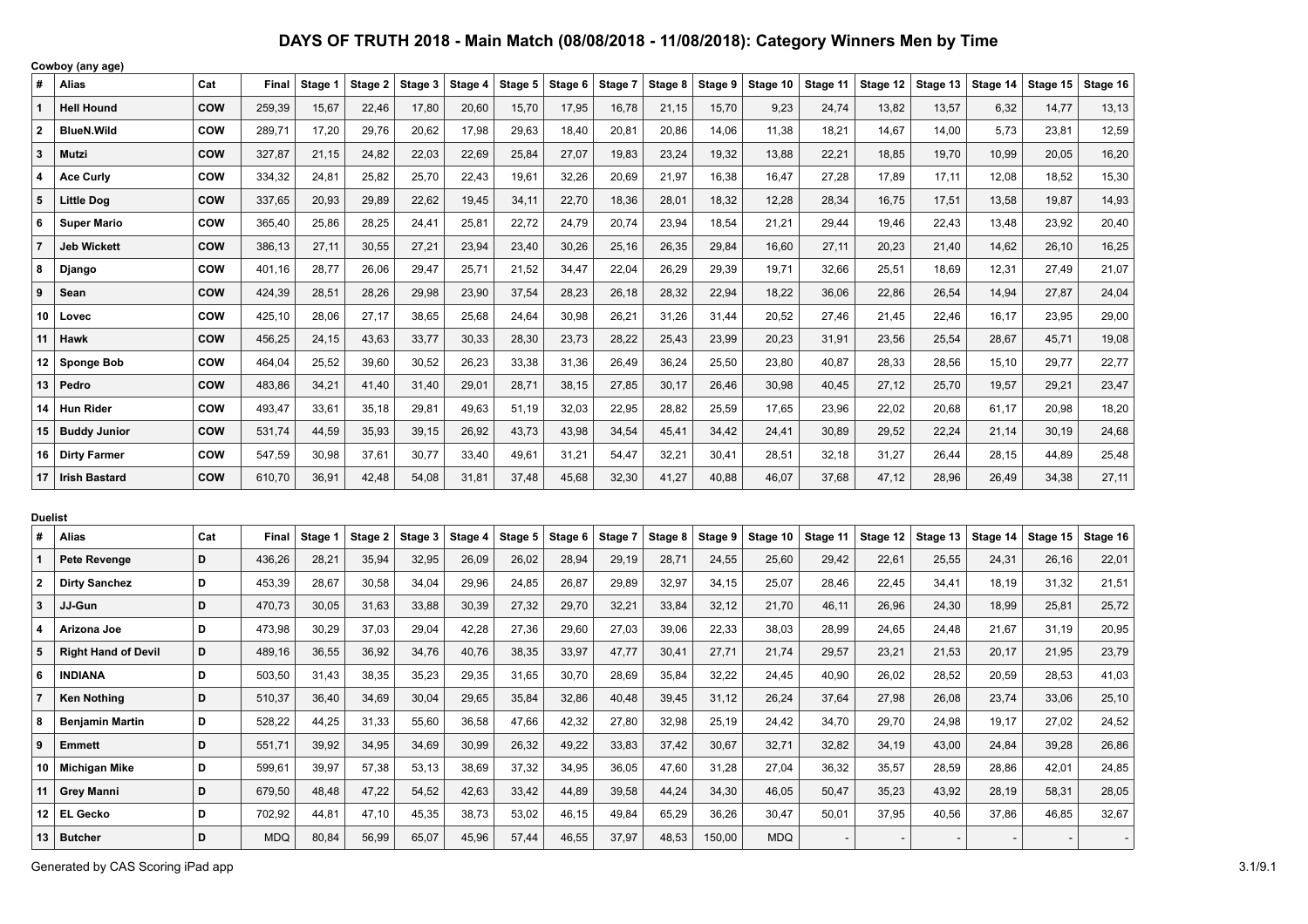|                | Elder Statesman (70 and up)                                     |              |            |         |         |         |            |         |         |         |         |         |            |          |          |          |          |          |          |
|----------------|-----------------------------------------------------------------|--------------|------------|---------|---------|---------|------------|---------|---------|---------|---------|---------|------------|----------|----------|----------|----------|----------|----------|
| #              | Alias                                                           | Cat          | Final      | Stage 1 | Stage 2 | Stage 3 | Stage 4    | Stage 5 | Stage 6 | Stage 7 | Stage 8 | Stage 9 | Stage 10   | Stage 11 | Stage 12 | Stage 13 | Stage 14 | Stage 15 | Stage 16 |
|                | <b>Strasák</b>                                                  | ES.          | 499,78     | 32,50   | 39,07   | 30,23   | 31,26      | 30,82   | 35,79   | 29,62   | 50,99   | 26,23   | 23,93      | 41,49    | 24,85    | 24,58    | 31,38    | 25,73    | 21,31    |
| $\mathbf{2}$   | <b>Blonde Rocky</b>                                             | ES           | 519,72     | 36,92   | 40,64   | 30,78   | 33,34      | 30,25   | 41,66   | 33,55   | 45,24   | 32,44   | 30,58      | 33,28    | 25,97    | 29,64    | 20,45    | 32,52    | 22,46    |
| 3              | <b>Hunley Joe</b>                                               | ES           | 565,98     | 35,42   | 39,52   | 43,99   | 34,18      | 39,24   | 37,96   | 36,07   | 38,68   | 30,82   | 43,57      | 39,79    | 31,23    | 31,93    | 24,12    | 34,27    | 25,19    |
| 4              | <b>Wendy Laredo</b>                                             | ES           | 607,15     | 39,43   | 41,02   | 38,49   | 36,77      | 40,41   | 51,22   | 34,02   | 38,22   | 33,17   | 36,57      | 41,33    | 32,44    | 38,75    | 31,16    | 35,76    | 38,39    |
| 5              | Old Blade                                                       | ES           | 613,22     | 31,19   | 32,42   | 37,65   | 37,56      | 32,02   | 160,00  | 29,81   | 35,00   | 25,55   | 23,37      | 31,00    | 33,97    | 25,16    | 17,86    | 28,64    | 32,02    |
| 6              | <b>Griesly Charly</b>                                           | ES           | 653,18     | 41,43   | 53,70   | 43,57   | 42,74      | 37,62   | 41,86   | 34,85   | 60,66   | 31,43   | 38,07      | 51,55    | 38,53    | 33,80    | 39,99    | 35,70    | 27,68    |
| $\overline{7}$ | <b>HORN BEETLE</b>                                              | ES           | 676,03     | 54,78   | 46,80   | 49,01   | 68,20      | 50,39   | 44,41   | 54,16   | 40,75   | 28,82   | 37,02      | 43,19    | 35,52    | 33,52    | 21,99    | 38,67    | 28,80    |
| 8              | <b>Billy Jenkins</b>                                            | ES           | 693,90     | 49,14   | 44,38   | 47,74   | 39,61      | 39,78   | 40,77   | 44,13   | 44,84   | 34,58   | 52,81      | 46,53    | 40,84    | 53,86    | 31,11    | 51,52    | 32,26    |
| 9              | Montana Joe                                                     | ES           | 776,00     | 49,83   | 73,82   | 47,06   | 43,40      | 49,89   | 65,06   | 51,25   | 60,17   | 51,07   | 48,61      | 50,14    | 39,77    | 38,17    | 26,91    | 44,15    | 36,70    |
| 10             | Myrda                                                           | ES           | 806,37     | 48,97   | 75,48   | 53,63   | 55,63      | 58,20   | 49,67   | 40,59   | 66,88   | 45,35   | 47,11      | 75,75    | 42,36    | 44,31    | 31,22    | 39,24    | 31,98    |
| 11             | <b>Carlos Pecos</b>                                             | ES           | 928,50     | 65,40   | 61,54   | 59,85   | 118,08     | 67,24   | 53,88   | 46,44   | 54,57   | 47,60   | 50,02      | 72,16    | 47,96    | 38,75    | 56,18    | 47,41    | 41,42    |
| 12             | Cowroper                                                        | ES           | 1 048,80   | 64,07   | 76,56   | 78,27   | 51,65      | 53,67   | 160,00  | 57,35   | 87,49   | 50,98   | 45,02      | 62,24    | 66,02    | 56,61    | 39,96    | 55,78    | 43,13    |
| 13             | <b>August</b>                                                   | ES           | <b>MDQ</b> |         |         | 160,00  | <b>MDQ</b> |         |         |         |         |         |            |          |          | 71,70    | 65,70    | 112,42   | 60,89    |
| 14             | Jermaihs Jonson                                                 | ES           | <b>MDQ</b> |         |         |         |            |         |         |         |         | 150,00  | <b>MDQ</b> |          |          |          |          |          |          |
|                |                                                                 |              |            |         |         |         |            |         |         |         |         |         |            |          |          |          |          |          |          |
| #              | Elder Statesman Frontier Cartridge Duelist (70 and up)<br>Alias | Cat          | Final      | Stage 1 | Stage 2 | Stage 3 | Stage 4    | Stage 5 | Stage 6 | Stage 7 | Stage 8 | Stage 9 | Stage 10   | Stage 11 | Stage 12 | Stage 13 | Stage 14 | Stage 15 | Stage 16 |
| $\mathbf{1}$   | Dedek Dave                                                      | <b>ESFCD</b> | 743,65     | 49,88   | 82,14   | 43,95   | 37,16      | 40,08   | 46,01   | 54,08   | 61,16   | 44,11   | 41,07      | 53,66    | 42,82    | 37,23    | 34,87    | 40,92    | 34,51    |
|                |                                                                 |              |            |         |         |         |            |         |         |         |         |         |            |          |          |          |          |          |          |
|                | <b>Frontier Cartridge</b>                                       |              |            |         |         |         |            |         |         |         |         |         |            |          |          |          |          |          |          |
| #              | Alias                                                           | Cat          | Final      | Stage 1 | Stage 2 | Stage 3 | Stage 4    | Stage 5 | Stage 6 | Stage 7 | Stage 8 | Stage 9 | Stage 10   | Stage 11 | Stage 12 | Stage 13 | Stage 14 | Stage 15 | Stage 16 |
| -1             | <b>Nashville Frank</b>                                          | FC           | 368,34     | 22,34   | 25,35   | 23,14   | 21,81      | 27,35   | 29,61   | 23,26   | 26,25   | 26,75   | 15,86      | 34,45    | 19,15    | 22,71    | 12,50    | 20,88    | 16,93    |
| $\mathbf{2}$   | Preacher                                                        | FC           | 373,59     | 29,45   | 34,16   | 23,86   | 24,34      | 31,17   | 27,88   | 25,67   | 24,67   | 18,82   | 15,65      | 25,00    | 24,71    | 18,59    | 10,09    | 17,96    | 21,57    |
| 3              | <b>Hangover Ronnie</b>                                          | FC           | 388,37     | 21,97   | 31,55   | 32,77   | 23,40      | 27,26   | 29,65   | 25,74   | 26,72   | 20,11   | 19,24      | 23,12    | 26,65    | 26,71    | 15,04    | 22,20    | 16,24    |
| 4              | <b>Pavlos Banditos</b>                                          | <b>FC</b>    | 400,61     | 36,55   | 32,86   | 30,80   | 21,91      | 27,14   | 29,27   | 26,97   | 28,97   | 25,56   | 19,15      | 23,54    | 22,77    | 19,56    | 16,19    | 23,26    | 16,11    |
| 5              | Mr. Hungry                                                      | FC           | 418,59     | 27,66   | 36,51   | 28,92   | 25,64      | 31,58   | 30,83   | 25,80   | 30,23   | 23,34   | 18,74      | 29,82    | 24,49    | 23,92    | 14,70    | 24,62    | 21,79    |
| 6              | <b>The Medic</b>                                                | FC           | 423,34     | 26,56   | 34,43   | 41,81   | 31,88      | 24,34   | 26,03   | 28,49   | 31,86   | 21,07   | 26,89      | 28,43    | 21,96    | 22,61    | 14,17    | 23,82    | 18,99    |
| $\overline{7}$ | <b>Bavarian Mannl</b>                                           | <b>FC</b>    | 434,21     | 30,28   | 31,26   | 28,79   | 26,12      | 29,97   | 32,16   | 27,50   | 30,54   | 22,27   | 26,02      | 30,55    | 26,01    | 23,18    | 15,70    | 32,81    | 21,05    |
| 8              | <b>Four Eyes Henry</b>                                          | FC           | 436,56     | 30,08   | 36,44   | 31,47   | 25,35      | 27,33   | 28,27   | 26,82   | 28,17   | 25,62   | 20,96      | 36,61    | 30,78    | 22,85    | 17,06    | 27,28    | 21,47    |
| 9              | <b>Sherman Mc Masters</b>                                       | FC           | 441,67     | 33,52   | 31,30   | 43,55   | 40,44      | 23,36   | 32,63   | 23,30   | 27,87   | 20,60   | 27,64      | 28,70    | 25,02    | 25,10    | 18,19    | 22,44    | 18,01    |
|                | 10   Blackhand Jailer                                           | FC           | 488,64     | 32,11   | 30,26   | 30, 15  | 31,43      | 40,82   | 29,11   | 39,71   | 37,46   | 25,49   | 34,29      | 32,27    | 25,16    | 23,46    | 20,09    | 30,06    | 26,77    |
|                |                                                                 |              |            |         |         |         |            |         |         |         |         |         |            |          |          |          |          |          |          |
|                | 11   Nobel                                                      | FC           | 500,73     | 38,39   | 33,72   | 32,57   | 28,66      | 39,07   | 29,38   | 28,25   | 32,21   | 24,54   | 28,41      | 39,44    | 25,08    | 26,04    | 41,75    | 27,59    | 25,63    |
|                | 12   Reverend Honka                                             | FC           | 540,55     | 37,34   | 37,21   | 58,40   | 29,00      | 48,90   | 31,73   | 33,61   | 31,46   | 27,24   | 26,34      | 56,98    | 24,33    | 25,55    | 20,60    | 31,00    | 20,86    |
|                | 13 Companero                                                    | FC           | 558,39     | 35,92   | 35,59   | 34,50   | 32,83      | 63,24   | 30,53   | 76,02   | 30,53   | 26,10   | 29,99      | 36,79    | 24,99    | 31,53    | 15,35    | 28,02    | 26,46    |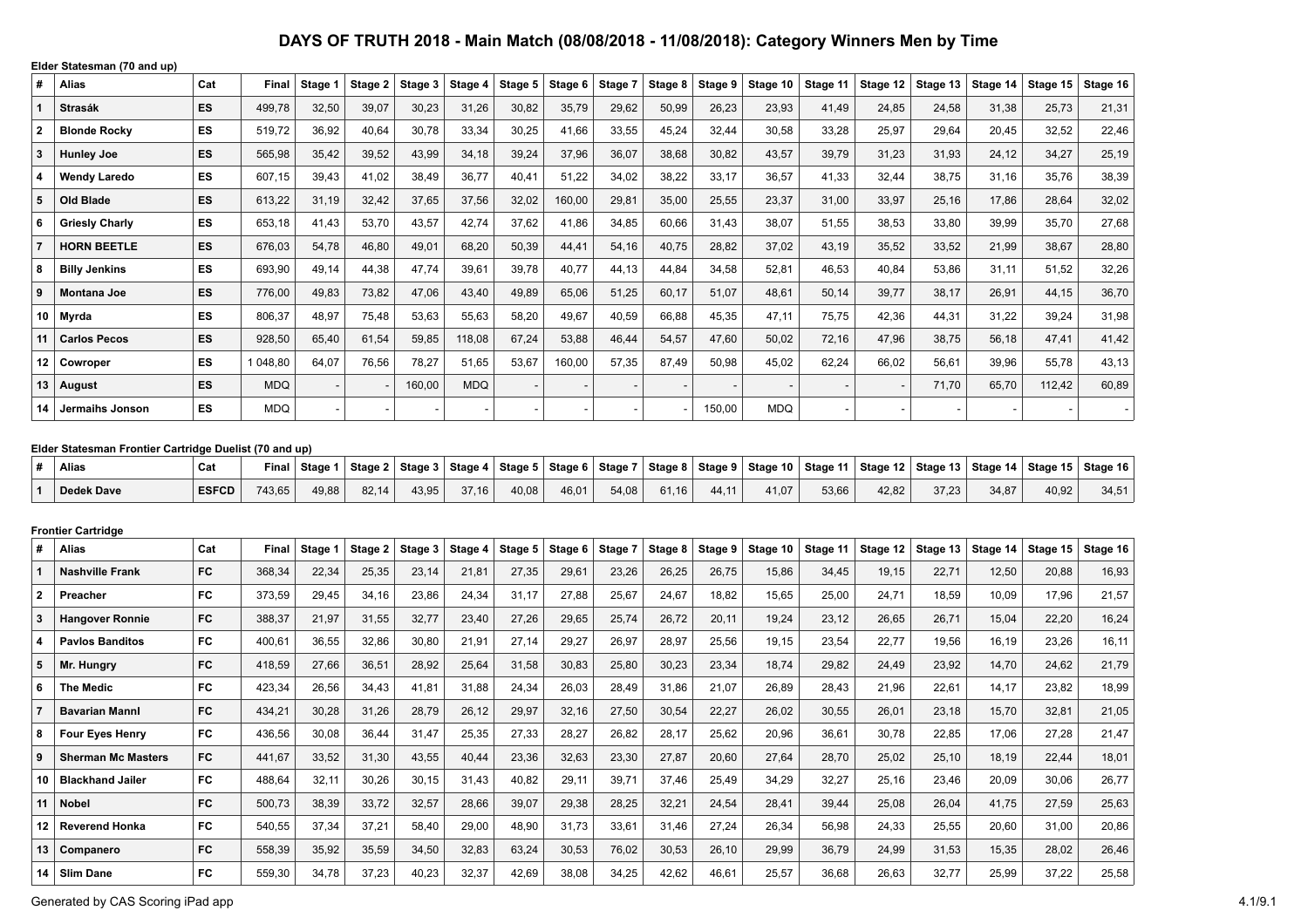| <b>Alias</b>     | Cat | Final      | Stage 1 | Stage 2 |       |       | Stage $3 \mid$ Stage $4 \mid$ Stage $5 \mid$ | Stage 6   Stage 7 |       |       |       | │Stage 8 │ Stage 9 │ Stage 10 │ Stage 11 │ Stage 12 │ Stage 13 │ Stage 14 │ Stage 15 │ Stage 16 |       |       |            |        |       |       |
|------------------|-----|------------|---------|---------|-------|-------|----------------------------------------------|-------------------|-------|-------|-------|-------------------------------------------------------------------------------------------------|-------|-------|------------|--------|-------|-------|
| $15$ Franky      | FC  | 599.32     | 36.88   | 50,37   | 37.10 | 31,16 | 48,93                                        | 44,95             | 47,55 | 44.41 | 42.10 | 23.48                                                                                           | 39,87 | 26,72 | 33,63      | 24.72  | 38.19 | 29.26 |
| 16 Navy Scout    | FC  | 615,03     | 32,44   | 39,26   | 45,51 | 41,24 | 50,99                                        | 42,07             | 34,05 | 45,73 | 42,51 | 37,23                                                                                           | 39,40 | 37,29 | 34,75      | 25,30  | 39,09 | 28,17 |
| <b>Hole Hand</b> | FC  | <b>MDQ</b> |         |         |       |       |                                              |                   |       |       |       |                                                                                                 |       |       | <b>MDQ</b> | 140.00 |       |       |

#### **Frontier Cartridge Duelist**

| # | <b>Alias</b>             | Cat        | <b>Final</b> | Stage 1 | Stage 2 | Stage 3 | Stage 4 | Stage 5 | Stage 6 | Stage 7 | Stage 8 | Stage 9 | Stage 10 | Stage 11 | Stage 12 | Stage 13 | Stage 14 | Stage 15 | Stage 16 |
|---|--------------------------|------------|--------------|---------|---------|---------|---------|---------|---------|---------|---------|---------|----------|----------|----------|----------|----------|----------|----------|
|   | <b>Dutch Bear</b>        | <b>FCD</b> | 440,27       | 78,92   | 28,82   | 26,80   | 30,14   | 24,12   | 25,60   | 23,77   | 27,05   | 22,68   | 19,83    | 26,43    | 22,54    | 22,75    | 16,39    | 23,24    | 21,19    |
|   | <b>Vince Pepper</b>      | <b>FCD</b> | 452,33       | 32,76   | 43,36   | 30,34   | 28,69   | 28,41   | 31,57   | 27,43   | 34,30   | 24,55   | 14,80    | 42,51    | 23,02    | 21,38    | 13,32    | 24,25    | 31,64    |
| 3 | <b>Furious Fritz</b>     | <b>FCD</b> | 477,96       | 29,53   | 44,21   | 44,92   | 27,00   | 28,80   | 30,21   | 34,24   | 35,33   | 28,71   | 19,04    | 30,37    | 25,00    | 27,56    | 19,01    | 31,48    | 22,55    |
|   | <b>Shotgun George</b>    | <b>FCD</b> | 513,58       | 37,37   | 36,61   | 38,06   | 33,60   | 42,82   | 34,44   | 35,46   | 34,58   | 30,90   | 25,32    | 36,30    | 26,95    | 28,41    | 19,26    | 29,63    | 23,87    |
| 5 | <b>Crazy Rattlesnake</b> | <b>FCD</b> | 610,57       | 49,31   | 40,81   | 36,82   | 36,49   | 37,23   | 39,74   | 48,14   | 45,83   | 31,99   | 30,66    | 38,57    | 36,86    | 31,38    | 37,85    | 36,12    | 32,77    |
| 6 | Gringo                   | <b>FCD</b> | 620,38       | 54,24   | 39,77   | 34,34   | 43,43   | 51,57   | 42.32   | 36,54   | 38,79   | 28.40   | 34,57    | 44,13    | 30,23    | 39,08    | 38,31    | 38,16    | 26,50    |
|   | <b>El Siluro</b>         | <b>FCD</b> | 641,27       | 42,28   | 57,29   | 36,84   | 55,01   | 50,45   | 41,69   | 32,77   | 48,07   | 33,89   | 38,09    | 25,42    | 34,52    | 36,70    | 33,74    | 41,22    | 33,29    |
| 8 | <b>Snake Belly Tom</b>   | <b>FCD</b> | 708,70       | 52,01   | 54,41   | 54,08   | 53,04   | 63,32   | 44,80   | 43,05   | 39,00   | 42,14   | 29,62    | 48,07    | 32,96    | 44,66    | 26,11    | 51,47    | 29,96    |
| 9 | Učitel                   | <b>FCD</b> | 736,52       | 46,90   | 57,44   | 47,36   | 39,24   | 41,69   | 45,77   | 51,95   | 49,91   | 48,47   | 44,77    | 58,00    | 54,97    | 37,49    | 33,49    | 37,89    | 41,18    |
|   | 10 Crazy Craven          | <b>FCD</b> | 770,57       | 46,97   | 83,34   | 53,32   | 44,28   | 55,85   | 53,22   | 37,20   | 45,22   | 55,68   | 31,70    | 58,29    | 39,53    | 39,15    | 30,11    | 56,42    | 40,29    |
|   | ∣ Oskar                  | <b>FCD</b> | 826,48       | 63,34   | 57,31   | 53,73   | 54,61   | 43,96   | 56,68   | 56,88   | 61,32   | 45,07   | 42,12    | 51,57    | 46,18    | 49,08    | 38,08    | 46,67    | 59,88    |

### **Frontier Cartridge Gunfighter**

| #              | <b>Alias</b>                 | Cat        | Final  | Stage 1 | Stage 2 | Stage 3 | Stage 4 | Stage 5 | Stage 6 | Stage 7 | Stage 8 | Stage 9 | Stage 10 | . Stage 11 | Stage 12 | Stage 13 | Stage 14 | Stage 15 | Stage 16 |
|----------------|------------------------------|------------|--------|---------|---------|---------|---------|---------|---------|---------|---------|---------|----------|------------|----------|----------|----------|----------|----------|
|                | <b>Captain Woodbury Kane</b> | <b>FCG</b> | 384.81 | 26.99   | 30,29   | 30,77   | 20,64   | 22,60   | 23,51   | 22,16   | 37,50   | 22.99   | 20,46    | 28,48      | 19,66    | 23.22    | 10,33    | 23,23    | 21,98    |
| $\overline{2}$ | Tiff                         | <b>FCG</b> | 414.19 | 23,52   | 29,76   | 29,37   | 23,19   | 29,55   | 31,00   | 28,43   | 29,80   | 23,30   | 19,38    | 32,69      | 24,94    | 24,34    | 18.75    | 25,00    | 21,17    |
|                | <b>Dutch Bullwhip</b>        | <b>FCG</b> | 427.51 | 30.06   | 36,70   | 25,87   | 24,00   | 20,62   | 34,65   | 24,57   | 26,89   | 27.27   | 30,43    | 30,76      | 19,86    | 23,77    | 21,86    | 30,87    | 19,33    |
|                | <b>Kicking Horse</b>         | <b>FCG</b> | 433,06 | 30,21   | 36,86   | 31,32   | 25,41   | 28,70   | 27,32   | 24,62   | 26,41   | 35,45   | 18,04    | 26,42      | 23,27    | 22,87    | 21,56    | 32,84    | 21,76    |
|                | <b>Gold Digger</b>           | <b>FCG</b> | 438,41 | 29,08   | 30,55   | 28,31   | 37,98   | 23,79   | 30,17   | 31,18   | 41,22   | 29,35   | 23,37    | 27,45      | 21,74    | 22,90    | 14,93    | 26,99    | 19,40    |
| 6              | <b>Bull Run</b>              | <b>FCG</b> | 446.44 | 26.18   | 27.80   | 36,66   | 23,54   | 33,49   | 33,18   | 22,92   | 39,15   | 22.22   | 41.52    | 30,96      | 19,46    | 24.93    | 13.57    | 26,10    | 24.76    |
|                | <b>Fumbler</b>               | <b>FCG</b> | 485.29 | 36,36   | 38,09   | 39,28   | 40,26   | 30,04   | 34,58   | 27,58   | 38,73   | 24.37   | 21,31    | 29,41      | 24,69    | 33,63    | 17,32    | 30,85    | 18,79    |
| 8              | <b>Buky</b>                  | <b>FCG</b> | 510.62 | 28.18   | 28,88   | 40,19   | 22.48   | 33,67   | 60,62   | 23,50   | 58,34   | 26.95   | 22,38    | 39,14      | 28,55    | 26,66    | 26,61    | 23,53    | 20,94    |
| $\Omega$       | <b>Badenian John</b>         | <b>FCG</b> | 554,93 | 37,80   | 42,61   | 39,35   | 36,18   | 41,96   | 41,83   | 35,4'   | 40,06   | 28,03   | 28,14    | 33,69      | 30,58    | 34,26    | 21,76    | 33,80    | 29,47    |

|              | Frontiersman    |     |        |         |         |                |                        |       |                |         |         |       |                    |          |       |       |       |                                                      |       |
|--------------|-----------------|-----|--------|---------|---------|----------------|------------------------|-------|----------------|---------|---------|-------|--------------------|----------|-------|-------|-------|------------------------------------------------------|-------|
| #            | <b>Alias</b>    | Cat | Final  | Stage 1 | Stage 2 | Stage $3 \mid$ | Stage $4 \mid$ Stage 5 |       | Stage 6 $ $    | Stage 7 | Stage 8 |       | Stage 9   Stage 10 | Stage 11 |       |       |       | Stage 12   Stage 13   Stage 14   Stage 15   Stage 16 |       |
|              | <b>Dusthole</b> |     | 537.03 | 35,02   | 59,72   | 44,02          | 29,56                  | 36.10 | 31.66          | 30,52   | 37,62   | 27.42 | 23,59              | 30,51    | 26.97 | 48,28 | 20,03 | 31.96                                                | 24,05 |
| $\mathbf{2}$ | Slow Hand Don   |     | 551.71 | 40,51   | 32,21   | 31,33          | 40,25                  | 33,75 | 32,15          | 29,62   | 45.45   | 26.5' | 49,22              | 35,62    | 27.69 | 27.15 | 44,56 | 28,52                                                | 27.17 |
| 3            | Don Muerto      |     | 588.06 | 37.38   | $-1.95$ | 33,12          | 53,90                  | 34.42 | 36.94          | 41,93   | 40,52   | 46.23 | 30,39              | 39,72    | 36.80 | 28.08 | 24.59 | 35.70                                                | 26,39 |
| А            | Doc Shirewood   |     | 608.75 | 50.90   | 43.49   | 39,66          | 33,72                  | 36,68 | $38.1^{\circ}$ | 38,61   | 38.97   | 31.69 | 30,87              | 39,80    | 55,72 | 35.47 | 29,53 | 34.98                                                | 30,55 |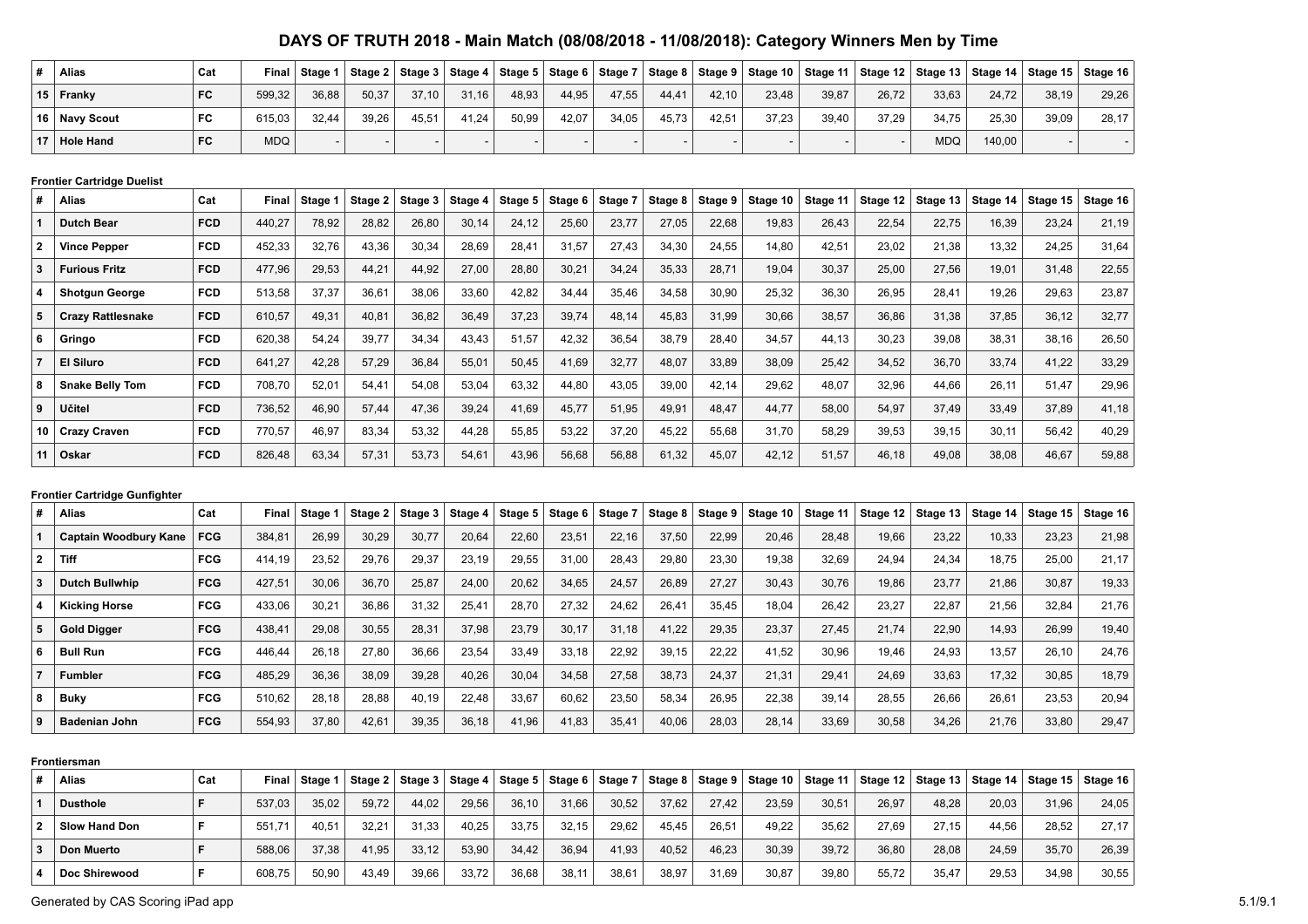| #                                       | Alias                          | Cat      | Final  | Stage 1 | Stage 2 | Stage 3 | Stage 4        | Stage 5 | Stage 6 | Stage 7 | Stage 8        | Stage 9 | Stage 10 | Stage 11 | Stage 12 | Stage 13       | Stage 14 | Stage 15       | Stage 16       |
|-----------------------------------------|--------------------------------|----------|--------|---------|---------|---------|----------------|---------|---------|---------|----------------|---------|----------|----------|----------|----------------|----------|----------------|----------------|
| 5                                       | Elsa                           | F        | 611,09 | 33,88   | 51,11   | 40,27   | 41,19          | 41,15   | 45,82   | 34,69   | 35,83          | 34,98   | 38,68    | 41,05    | 33,78    | 37,37          | 28,54    | 36,43          | 36,32          |
| 6                                       | <b>Leather Maker Joe</b>       | F        | 710,26 | 42,24   | 41,90   | 36,36   | 42,61          | 45,46   | 67,71   | 56,87   | 39,66          | 37,34   | 45,15    | 43,74    | 60,72    | 37,55          | 31,59    | 36,11          | 45,25          |
| $\overline{7}$                          | Jose Canadian                  | F        | 722,94 | 42,93   | 64,60   | 62,39   | 45,62          | 42,57   | 39,03   | 41,51   | 53,12          | 48,32   | 47,30    | 46,70    | 45,45    | 34,56          | 32,41    | 40,67          | 35,76          |
| 8                                       | <b>Highland Kid</b>            | F        | 744,89 | 53,44   | 48,52   | 48,29   | 45,95          | 64,03   | 57,96   | 47,07   | 44,59          | 70,28   | 36,12    | 47,77    | 39,85    | 31,60          | 41,24    | 39,16          | 29,02          |
| 9                                       | Archangel                      | F        | 761,25 | 44,86   | 68,03   | 45,97   | 51,93          | 64,42   | 50,85   | 40,05   | 54,49          | 36,66   | 36,58    | 42,00    | 54,46    | 37,21          | 46,28    | 58,13          | 29,33          |
| 10                                      | T.C.                           | F        | 771,35 | 47,76   | 61,94   | 47,87   | 46,63          | 44,58   | 45,74   | 51,23   | 81,26          | 42,66   | 35,05    | 56,56    | 42,16    | 45,17          | 37,12    | 45,51          | 40,11          |
|                                         |                                |          |        |         |         |         |                |         |         |         |                |         |          |          |          |                |          |                |                |
| #                                       | Gunfighter<br>Alias            | Cat      | Final  |         |         |         |                |         |         | Stage 7 |                |         |          |          |          |                | Stage 14 |                | Stage 16       |
| $\mathbf{1}$                            |                                | GF       |        | Stage 1 | Stage 2 | Stage 3 | Stage 4        | Stage 5 | Stage 6 |         | Stage 8        | Stage 9 | Stage 10 | Stage 11 | Stage 12 | Stage 13       |          | Stage 15       |                |
|                                         | <b>Lyoner Dundee</b><br>Cutter | GF       | 319,14 | 18,88   | 24,72   | 28,80   | 19,48          | 20,27   | 22,32   | 23,44   | 21,59          | 17,00   | 12,57    | 23,12    | 22,28    | 20,38          | 10,23    | 18,27<br>22,40 | 15,79          |
| $\mathbf{2}$<br>$\overline{\mathbf{3}}$ |                                | GF       | 341,24 | 23,16   | 23,38   | 28,78   | 20,95<br>31,72 | 18,60   | 23,01   | 18,59   | 22,22<br>26,72 | 18,25   | 21,28    | 31,57    | 18,51    | 23,14<br>22,38 | 11,41    | 19,63          | 15,99<br>18,26 |
|                                         | John<br><b>Meck Storm</b>      | GF       | 363,19 | 23,20   | 24,43   | 23,50   |                | 21,36   | 29,45   | 22,94   |                | 17,81   | 18,00    | 23,80    | 26,70    |                | 13,29    |                | 20,72          |
| 4<br>5                                  |                                |          | 408,13 | 23,50   | 29,53   | 49,96   | 21,68          | 29,22   | 31,35   | 20,55   | 24,54          | 21,67   | 24,25    | 28,82    | 21,34    | 20,89          | 18,54    | 21,57          |                |
|                                         | Carlos de la Villa             | GF<br>GF | 426,73 | 27,64   | 33,21   | 39,20   | 26,48          | 26,43   | 30,91   | 27,09   | 33,45          | 23,96   | 21,57    | 28,51    | 21,63    | 26,17          | 14,55    | 25,92          | 20,01          |
| 6                                       | <b>Rambling Beard</b>          |          | 439,15 | 29,81   | 31,35   | 29,96   | 26,93          | 26,26   | 28,60   | 27,48   | 33,86          | 33,79   | 20,55    | 28,50    | 22,89    | 28,79          | 19,47    | 23,65          | 27,26          |
| $\overline{7}$                          | <b>Steven Gustavson</b>        | GF       | 493,01 | 57,22   | 33,04   | 30,94   | 31,92          | 41,45   | 31,53   | 25,79   | 31,49          | 24,68   | 24,25    | 29,73    | 30,93    | 29,22          | 20,42    | 29,38          | 21,02          |
| 8                                       | Mr. Ugly                       | GF       | 498,10 | 37,58   | 48,54   | 32,92   | 26,22          | 32,78   | 27,61   | 24,00   | 45,12          | 23,77   | 30,96    | 38,01    | 21,81    | 28,06          | 17,06    | 38,01          | 25,65          |
| 9                                       | <b>Robbie the Gun</b>          | GF       | 568,99 | 28,80   | 56,22   | 34,85   | 31,63          | 36,89   | 38,96   | 28,67   | 47,32          | 53,78   | 23,00    | 31,08    | 32,81    | 38,43          | 31,22    | 29,45          | 25,88          |
|                                         | Junior Boy (16 and under)      |          |        |         |         |         |                |         |         |         |                |         |          |          |          |                |          |                |                |
| #                                       | Alias                          | Cat      | Final  | Stage 1 | Stage 2 | Stage 3 | Stage 4        | Stage 5 | Stage 6 | Stage 7 | Stage 8        | Stage 9 | Stage 10 | Stage 11 | Stage 12 | Stage 13       | Stage 14 | Stage 15       | Stage 16       |
| $\mathbf{1}$                            | <b>Big Bore Ben</b>            | JВ       | 433,92 | 28,77   | 39,52   | 28,42   | 21,39          | 31,36   | 31,05   | 38,94   | 34,93          | 21,29   | 20,65    | 28,39    | 29,56    | 22,96          | 13,47    | 25,99          | 17,23          |
| $\mathbf{2}$                            | <b>Bonecrusher Bill</b>        | JВ       | 555,41 | 39,80   | 46,72   | 30,94   | 30,46          | 41,83   | 41,30   | 34,47   | 59,35          | 29,58   | 25,18    | 44,74    | 31,76    | 23,70          | 15,77    | 30,24          | 29,57          |
|                                         |                                |          |        |         |         |         |                |         |         |         |                |         |          |          |          |                |          |                |                |
|                                         | Senior (60 and up)             |          |        |         |         |         |                |         |         |         |                |         |          |          |          |                |          |                |                |
| #                                       | Alias                          | Cat      | Final  | Stage 1 | Stage 2 | Stage 3 | Stage 4        | Stage 5 | Stage 6 | Stage 7 | Stage 8        | Stage 9 | Stage 10 | Stage 11 | Stage 12 | Stage 13       | Stage 14 | Stage 15       | Stage 16       |
| 1                                       | <b>Shotgun Boogie</b>          | s        | 335,36 | 19,00   | 23,25   | 26,72   | 27,38          | 21,00   | 25,63   | 30,90   | 21,75          | 16,44   | 12,02    | 29,55    | 17,90    | 17,45          | 9,73     | 20,65          | 15,99          |
| $\mathbf{2}$                            | <b>Sliding Horse</b>           | s        | 391,53 | 36,26   | 26,24   | 24,89   | 29,42          | 21,78   | 31,91   | 26,67   | 31,21          | 18,85   | 20,59    | 25,73    | 20,88    | 20,04          | 12,27    | 22,10          | 22,69          |
| 3                                       | <b>Steelman</b>                | S        | 405,53 | 26,87   | 27,97   | 24,88   | 30,30          | 28,56   | 25,57   | 23,05   | 26,35          | 24,23   | 18,71    | 36,65    | 29,17    | 21,66          | 16,45    | 24,59          | 20,52          |
| 4                                       | Pumpkin                        | s        | 452,22 | 29,23   | 33,11   | 33,65   | 33,31          | 30,49   | 37,41   | 26,91   | 32,27          | 22,69   | 20,25    | 30,74    | 23,12    | 24,71          | 16,27    | 30,95          | 27,11          |
| 5                                       | G. Pistol Hawk                 | s        | 489,03 | 27,38   | 34,37   | 30,21   | 27,12          | 25,26   | 28,40   | 27,83   | 29,84          | 21,06   | 30,49    | 29,15    | 23,50    | 21,29          | 36, 16   | 77,39          | 19,58          |
| 6                                       | Angry Al                       | s        | 544,45 | 34,37   | 33,75   | 39,85   | 29,34          | 36,60   | 46,17   | 29,03   | 47,84          | 28,89   | 36,28    | 35,07    | 39,30    | 33,96          | 22,58    | 28,46          | 22,96          |
| $\overline{7}$                          | Doc Whisky                     | S        | 565,68 | 37,53   | 41,55   | 39,61   | 34,71          | 33,32   | 35,84   | 34,64   | 41,14          | 29,87   | 29,62    | 38,64    | 37,21    | 37,90          | 30,90    | 32,76          | 30,44          |
| 8                                       | <b>Frankie Short</b>           | s        | 569,39 | 34,27   | 37,56   | 30,66   | 53,94          | 72,05   | 34,33   | 34,67   | 35,68          | 27,26   | 28,61    | 40,84    | 29,76    | 27,54          | 30,86    | 30,14          | 21,22          |
| 9                                       | <b>Buddy</b>                   | S        | 668,33 | 34,86   | 44,18   | 52,35   | 47,78          | 53,32   | 39,29   | 45,03   | 51,32          | 36,77   | 28,20    | 38,34    | 36,54    | 34,03          | 23,35    | 70,64          | 32,33          |
| 10                                      | Cotter                         | s        | 767,44 | 41,36   | 59,48   | 110,41  | 57,09          | 57,47   | 42,01   | 43,94   | 62,34          | 33,04   | 34,36    | 53,54    | 39,38    | 43,15          | 25,37    | 34,41          | 30,09          |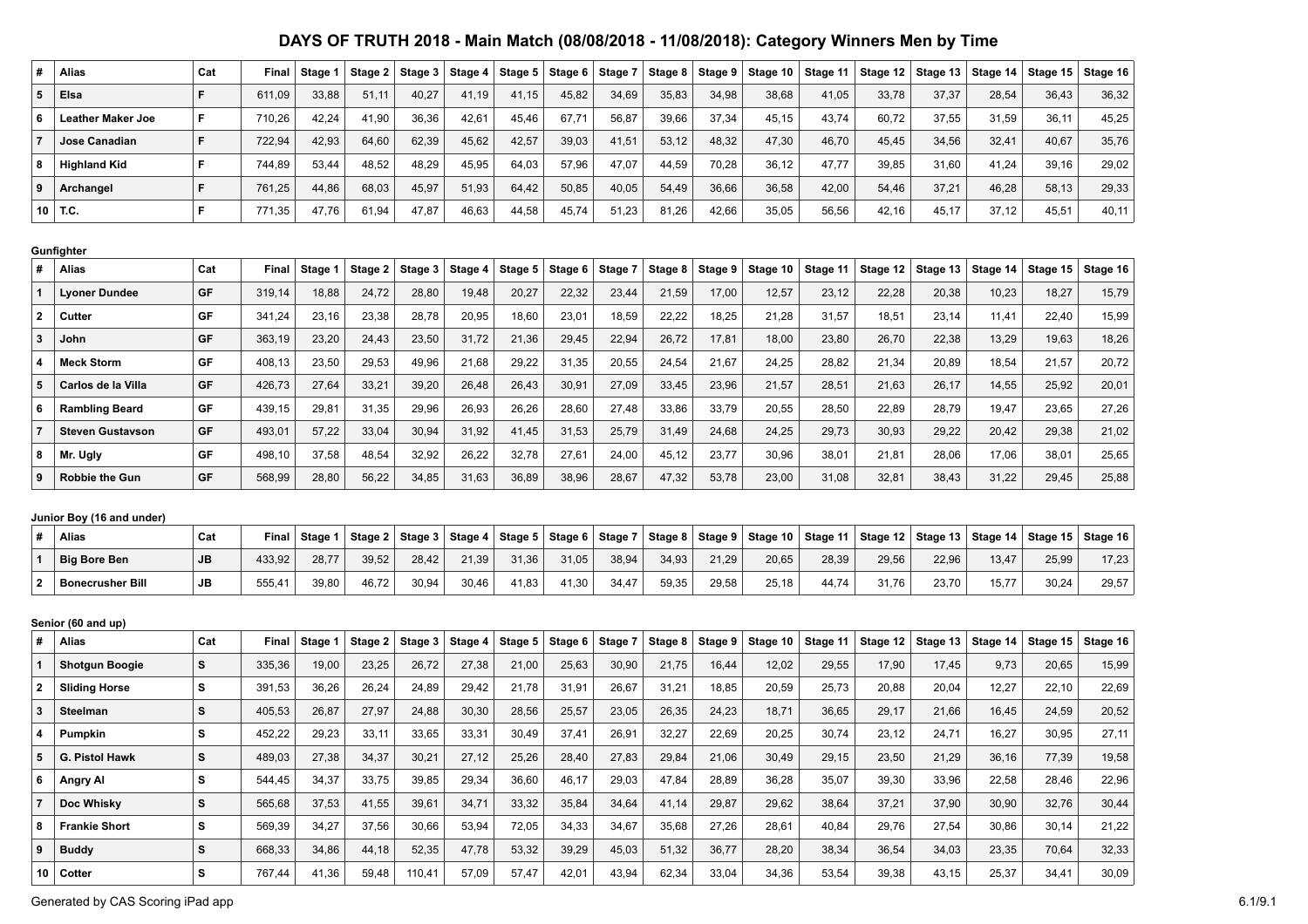| <b>Alias</b>    | Cat |          | Final   Stage 1   Stage 2   Stage 3   Stage 4   Stage 5   Stage 6   Stage 7 |       |       |       |       |       |       |       |       |       |       |       |       | Stage 8   Stage 9   Stage 10   Stage 11   Stage 12   Stage 13   Stage 14   Stage 15   Stage 16 |       |       |
|-----------------|-----|----------|-----------------------------------------------------------------------------|-------|-------|-------|-------|-------|-------|-------|-------|-------|-------|-------|-------|------------------------------------------------------------------------------------------------|-------|-------|
| 11 Vaguero      |     | 803.14   | 69.09                                                                       | 56.75 | 53.16 | 48.01 | 51,83 | 45,49 | 52,90 | 48.25 | 54.88 | 48.91 | 57,08 | 46.74 | 41,16 | 47.03                                                                                          | 48.67 | 33,19 |
| 12 Bearskin     |     | 822.50   | 51.71                                                                       | 79,42 | 61,50 | 49,32 | 48.77 | 48,08 | 47,14 | 92,93 | 38,77 | 50,20 | 53,08 | 37,24 | 57.49 | 31,30                                                                                          | 42.21 | 33,34 |
| 13   Dax Hunter |     | 1 026,88 | 104,85                                                                      | 83,81 | 64,38 | 51,37 | 69,11 | 72,89 | 54,22 | 82,00 | 54,51 | 51,29 | 61,13 | 54,06 | 51,03 | 45,12                                                                                          | 63,68 | 63.43 |

#### **Senior B-Western (60 and up)**

|  | Alias                 | Cat        | Final  | Stage 1 |       | $\vert$ Stage 2   Stage 3   Stage 4 $\vert$ |       |       |        | Stage 5   Stage 6   Stage 7 |                | $\vert$ Stage 8 $\vert$ Stage 9 $\vert$ | Stage 10   Stage 11 |       | Stage 12   Stage 13   Stage 14   Stage 15   Stage 16 |       |       |       |       |
|--|-----------------------|------------|--------|---------|-------|---------------------------------------------|-------|-------|--------|-----------------------------|----------------|-----------------------------------------|---------------------|-------|------------------------------------------------------|-------|-------|-------|-------|
|  | Lash LaRue            | <b>SBW</b> | 359,26 | 22.51   | 25.96 | 27.14                                       | 20,92 | 23.39 | 25.06  | 23,56                       | 30,73          | 20.61                                   | 19.05               | 24,71 | 22,48                                                | 20,78 | 13,36 | 20.87 | 18,13 |
|  | <b>Colorado Frank</b> | <b>SBW</b> | 497.54 | 30.94   | 38.08 | 31.38                                       | 31.18 | 30.39 | 30.83  | 34,34                       | $36.7^{\circ}$ | 26.37                                   | 22.96               | 33,91 | 23.72                                                | 49.00 | 21.14 | 34.85 | 21.74 |
|  | <b>Banjo</b>          | <b>SBW</b> | 534,04 | 44.23   | 44.81 | 42.68                                       | 34,67 | 33.31 | 36,22  | 31,90                       | 39,54          | 28.39                                   | 30,37               | 36,96 | 26,95                                                | 30.01 | 19.95 | 29,30 | 24.75 |
|  | <b>Wyatt H. Ristl</b> | <b>SBW</b> | 896,88 | 96,32   | 67.77 | 47.52                                       | 47,31 | 42.09 | 103,29 | 43,18                       | 54.40          | 52.04                                   | 43.20               | 55,86 | 49,91                                                | 40.49 | 64,98 | 42.15 | 46.37 |

### **Senior Duelist (60 and up)**

| Alias                  | Cat       | Final  | Stage 1 |       | Stage 2   Stage 3 | Stage 4 | Stage 5   Stage 6   Stage 7 |       |       |       | Stage 8   Stage 9 | Stage 10 $ $ | Stage 11 $\vert$ |       |       |       | Stage 12   Stage 13   Stage 14   Stage 15   Stage 16 |       |
|------------------------|-----------|--------|---------|-------|-------------------|---------|-----------------------------|-------|-------|-------|-------------------|--------------|------------------|-------|-------|-------|------------------------------------------------------|-------|
| <b>Clint Coldwell</b>  | <b>SD</b> | 469.03 | 32.87   | 38.54 | 32.57             | 27,80   | 26.87                       | 32.62 | 35,58 | 33.22 | 24.63             | 22.71        | 35,73            | 29,05 | 26.90 | 18.10 | 28.24                                                | 23,60 |
| <b>Big Seiman</b>      | <b>SD</b> | 537.97 | 38.92   | 36.17 | 30.32             | 35.65   | 50.96                       | 34.00 | 28.98 | 37.49 | 29.94             | 29.86        | 49.45            | 26.77 | 27.87 | 21.15 | 34.69                                                | 25.75 |
| <b>Lefty Isacs</b>     | <b>SD</b> | 576.44 | 36.19   | 37.03 | 41.53             | 42.57   | 29.40                       | 33.50 | 97.57 | 32.71 | 24.75             | 25.45        | 47.18            | 27.99 | 28.05 | 19.22 | 27.92                                                | 25.38 |
| <b>Harry Linebaugh</b> | SD        | 608,90 | 49.61   | 40.08 | 37.63             | 53,94   | 34.87                       | 35,61 | 30,75 | 38.13 | 31.69             | 27.62        | 88,66            | 30,04 | 27.65 | 21.37 | 30,79                                                | 30.46 |
| Swifty Gun             | <b>SD</b> | 713.26 | 42.64   | 58.10 | 38.65             | 45.25   | 72.10                       | 39.38 | 36.96 | 62.78 | 38.10             | 55.05        | 40.14            | 34.81 | 50.90 | 28.51 | 40,06                                                | 29.83 |

### **Senior Frontier Cartridge (60 and up)**

| Alias    | Cat        | Final  | Stage 1 |       |       |       |       |       |       |       |       |       |       |       | Stage 2   Stage 3   Stage 4   Stage 5   Stage 6   Stage 7   Stage 8   Stage 9   Stage 10   Stage 11   Stage 12   Stage 13   Stage 14   Stage 15   Stage 16   Stage 16 |       |       |       |
|----------|------------|--------|---------|-------|-------|-------|-------|-------|-------|-------|-------|-------|-------|-------|-----------------------------------------------------------------------------------------------------------------------------------------------------------------------|-------|-------|-------|
| Joe Loco | <b>SFC</b> | 633,96 | 38,77   | 41.44 | 36,06 | 33,95 | 84,34 | 55,73 | 37.70 | 39,58 | 36,19 | 34.73 | 41.96 | 33,56 | 40,52                                                                                                                                                                 | 21,83 | 34,66 | 22.94 |

#### **Senior Frontier Cartridge Duelist (60 and up)**

| #              | <b>Alias</b>      | Cat         | Final  | Stage 1 | Stage 2 | Stage 3 | Stage 4 | Stage $5 \mid$ | Stage 6 | $\parallel$ Stage 7 | Stage 8 | Stage 9 | Stage 10 $ $ | Stage 11 | Stage 12 | Stage 13 | Stage 14 $ $ | Stage 15 | Stage 16 |
|----------------|-------------------|-------------|--------|---------|---------|---------|---------|----------------|---------|---------------------|---------|---------|--------------|----------|----------|----------|--------------|----------|----------|
|                | <b>Steel Hand</b> | <b>SFCD</b> | 541.74 | 40.16   | 33.68   | 36.91   | 36.47   | 39.27          | 32.66   | 30,08               | 38.95   | 26.67   | 29.34        | 39.62    | 34.03    | 27.68    | 30.52        | 27.15    | 38.55    |
| $\overline{2}$ | <b>Tom Prox</b>   | <b>SFCD</b> | 586.04 | 44,49   | 47.89   | 59,07   | 36.75   | 37.78          | 35,29   | 34,73               | 38,47   | 27.43   | 25.66        | 39,44    | 33,25    | 32.55    | 30.75        | 34,34    | 28,15    |
|                | Äxel              | <b>SFCD</b> | 600.80 | 38.83   | 36.18   | 39,26   | 39,68   | 33,81          | 52,78   | 41,05               | 57.79   | 29.24   | 40.99        | 38,26    | 32,98    | 30.77    | 30.39        | 31,36    | 27,43    |
|                | MidStar Jo        | <b>SFCD</b> | 659.46 | 39.01   | 56.12   | 43.54   | 36.04   | 33.78          | 42.39   | 37.77               | 45.22   | 37.45   | 33.61        | 52.97    | 41.87    | 56.08    | 37.86        | 38.58    | 27.17    |
| 5.             | Cruel Old Sam     | <b>SFCD</b> | 706.79 | 43.45   | 54,63   | 51.70   | 43,36   | 48.55          | 45.98   | 37.44               | 62.46   | 36.86   | 36.54        | 46.68    | 38,70    | 38.95    | 26.65        | 64.91    | 29,93    |
| 6              | Old Badger        | <b>SFCD</b> | 791.69 | 42,50   | 51.76   | 45,66   | 58,46   | 51,80          | 61.13   | 67,66               | 64.14   | 35,91   | 38,55        | 52,65    | 45,18    | 34,05    | 48,38        | 47,67    | 46.19    |

#### **Senior Gunfighter (60 and up)**

| Alias              | Cat        | Final  | Stage 1 |       | 「Stage 2 Stage 3 Stage 4 Stage 5 Stage 6 Stage 7 |       |       |       |       | $\vert$ Stage 8 $\vert$ Stage 9 $\vert$ |       | $ $ Stage 10 $ $ Stage 11 $ $ |       |       |       |       |       | Stage 12   Stage 13   Stage 14   Stage 15   Stage 16 |
|--------------------|------------|--------|---------|-------|--------------------------------------------------|-------|-------|-------|-------|-----------------------------------------|-------|-------------------------------|-------|-------|-------|-------|-------|------------------------------------------------------|
| <b>Slicky Bone</b> | <b>GFS</b> | 514.88 | 39.46   | 34.84 | 40.44                                            | 24.99 | 36.25 | 38.49 | 33,01 | 33.54                                   | 22.78 | 26.84                         | 38.46 | 27.02 | 42.74 | 18.08 | 34.57 | 23.37                                                |
| <b>Gunsmith</b>    | <b>GFS</b> | 561.85 | 31.17   | 44.41 | 33,99                                            | 28,92 | 62.03 | 29.89 | 29,96 | 38,54                                   | 25.25 | 29.72                         | 44.74 | 39,31 | 46.76 | 22.27 | 31,07 | 23,82                                                |
| Ray Dekker         | <b>GFS</b> | 572,12 | 30.47   | 34,07 | 40,96                                            | 33,62 | 36,96 | 54,63 | 38,65 | 49,68                                   | 41.03 | 24,22                         | 34.60 | 48,26 | 33,87 | 20,32 | 26,29 | 24,49                                                |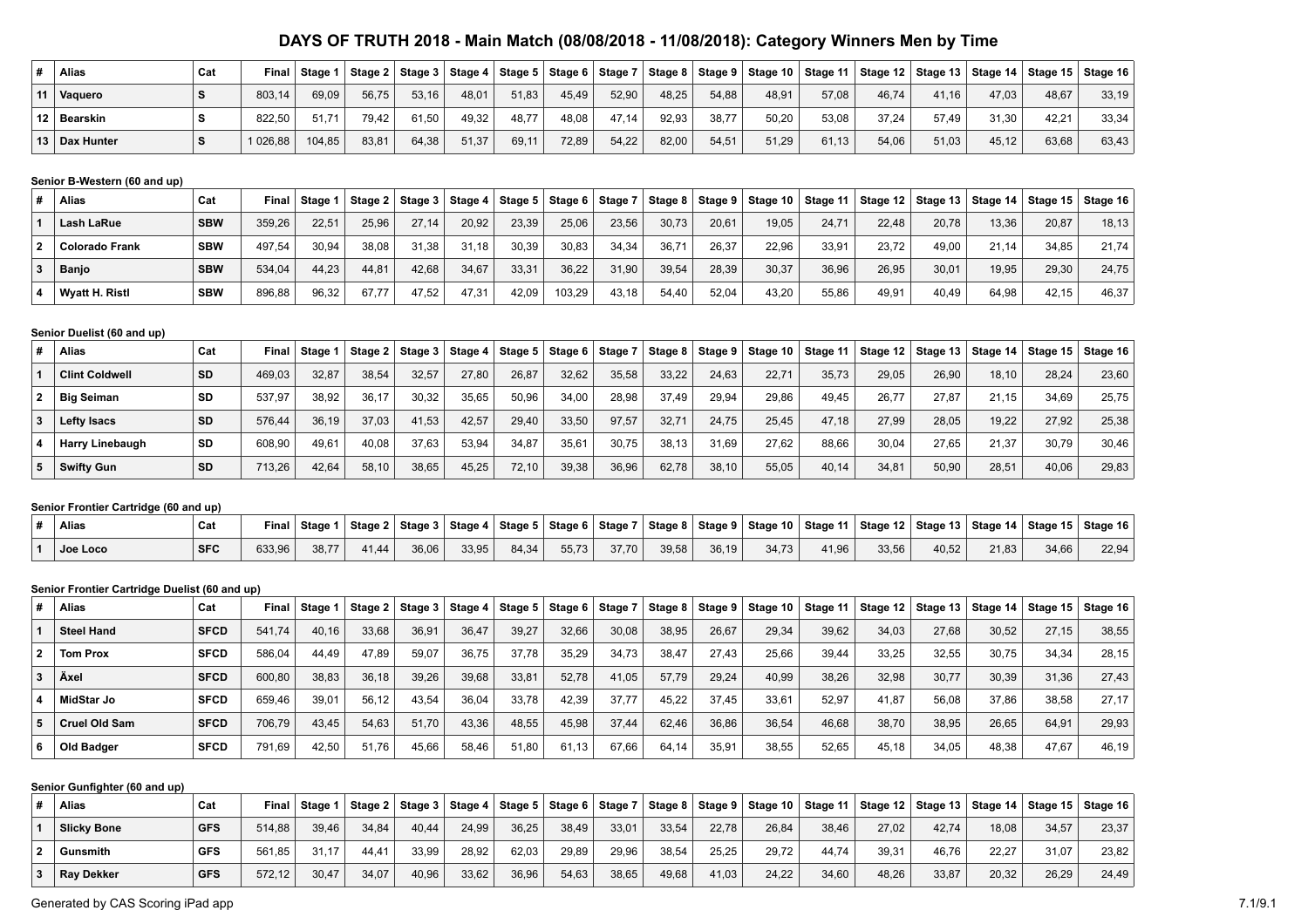**Silver Senior (65 and up)** # Alias Cat Final Stage 1 Stage 2 Stage 3 Stage 4 Stage 5 Stage 6 Stage 7 Stage 8 Stage 9 Stage 10 Stage 11 Stage 12 Stage 13 Stage 14 Stage 15 Stage 16 **Captain Wildbeard SS** 352,08 28,15 27,20 25,51 20,03 25,81 22,80 24,06 24,02 19,69 16,65 22,39 19,56 19,40 14,94 23,35 18,52 **Mayor SS** 386,60 26,63 34,56 28,72 22,98 24,08 26,06 34,85 27,65 20,66 20,45 24,32 21,22 20,41 13,55 22,17 18,29 **Colonel SS** 397,46 26,95 25,15 29,80 26,67 28,06 25,14 27,77 25,02 21,48 21,15 30,85 19,40 23,82 15,57 27,49 23,14 **Colorado Law SS** 420,34 40,17 27,13 31,54 31,53 25,40 31,50 19,63 29,09 17,14 17,34 23,65 23,29 19,75 34,38 23,57 25,23 **Gray Wolf SS** 543,16 39,70 40,66 48,33 32,55 32,72 37,57 34,62 37,05 30,86 29,98 36,80 31,28 29,02 19,77 33,66 28,59 **Fearless John SS** 544,34 34,60 33,51 38,35 46,14 27,58 41,58 37,79 31,44 30,93 26,03 33,59 26,63 39,28 24,03 47,71 25,15 **Rabbit Doc SS** 553,92 36,80 40,78 37,43 35,91 37,15 35,64 37,69 40,08 29,94 31,16 37,48 32,58 37,46 22,99 33,25 27,58 **Doc Ohm SS** 555,52 34,30 42,15 33,63 30,88 34,96 41,09 47,20 42,10 32,58 27,02 36,79 31,26 29,31 30,82 33,89 27,54 **Dancing Bear SS** 630,94 46,78 52,62 41,61 32,64 38,00 38,25 37,76 63,91 40,38 30,91 39,35 35,98 35,32 34,39 34,50 28,54 **Max Silverbuck SS** 644,60 46,52 51,26 43,26 38,27 39,24 48,04 37,70 47,79 33,16 34,09 47,14 33,96 39,24 27,11 38,20 39,62 **Hutzy SS** 717,88 47,85 49,49 51,81 51,41 41,17 50,09 49,53 50,46 46,35 51,28 47,00 36,43 39,23 26,83 45,02 33,93 **Old Hungry SS** 750,37 44,43 48,23 46,02 50,98 66,74 43,04 52,30 45,38 37,82 36,03 59,15 37,32 41,88 38,27 68,56 34,22 **Wreckhouse Paul SS** 764,98 53,04 51,87 45,78 53,50 55,59 58,82 35,62 58,54 53,71 42,41 52,91 48,47 37,32 36,87 41,70 38,83 **HIRAM SS** 801,81 53,02 47,89 41,23 57,38 56,15 56,04 43,26 66,17 46,74 45,71 47,80 50,53 50,85 54,34 52,85 31,85 **Old Tucson SS** 802,03 58,30 56,40 47,10 45,30 48,97 60,12 44,49 54,98 39,39 49,58 48,30 52,50 60,70 43,69 47,31 44,90 **Oliver de Ville SS** 920,06 42,43 59,44 71,01 150,00 59,79 65,94 50,13 47,93 42,75 72,57 53,60 43,77 45,64 32,61 43,87 38,58 **Hunting Bill SS** 1 042,64 81,20 68,74 61,12 71,54 63,20 67,30 89,15 73,44 54,95 49,55 63,80 86,48 52,45 47,39 53,53 58,80

#### **Silver Senior Duelist (65 and up)**

| #              | <b>Alias</b>           | Cat        | Fina   | Stage 1 | Stage 2 | Stage 3 | Stage 4 | Stage 5 | Stage 6 | Stage 7 | Stage 8 | Stage 9 | Stage 10 $ $ | Stage 11 | Stage 12 | Stage 13 | Stage 14 | Stage 15 $ $ | Stage 16 |
|----------------|------------------------|------------|--------|---------|---------|---------|---------|---------|---------|---------|---------|---------|--------------|----------|----------|----------|----------|--------------|----------|
|                | <b>Wheel Gunner</b>    | <b>SSD</b> | 417.80 | 34.29   | 30,80   | 31,07   | 27.19   | 23,51   | 26,60   | 24,76   | 31,68   | 26,60   | 19,92        | 31,37    | 20,46    | 22.58    | 14.01    | 33,45        | 19,51    |
| $\overline{2}$ | <b>Biber Joe</b>       | <b>SSD</b> | 547.61 | 32,99   | 39,83   | 56,15   | 31,66   | 35,00   | 39,37   | 35,40   | 35,01   | 26,93   | 31,10        | 32,18    | 41,98    | 25,30    | 30,29    | 29,81        | 24,61    |
| 3              | Zig                    | <b>SSD</b> | 589,57 | 35,71   | 39,16   | 59,03   | 58,75   | 34,28   | 40,85   | 40,05   | 37.14   | 30,91   | 29,23        | 34,90    | 29,07    | 27.84    | 31,36    | 32,80        | 28,49    |
| 4              | Old Hunter             | <b>SSD</b> | 633.73 | 37,29   | 49,34   | 41,41   | 32.34   | 35,56   | 73,30   | 51,86   | 42.28   | 30,40   | 32,52        | 37,06    | 36,23    | 31.71    | 25,59    | 43,91        | 32,93    |
| 5              | Capt`n                 | <b>SSD</b> | 671,66 | 44,39   | 40.44   | 55,46   | 32,99   | 41,90   | 58,83   | 57,65   | 41,26   | 31.91   | 31,96        | 56,47    | 34,13    | 33,48    | 34,83    | 45,71        | 30,25    |
| 6              | <b>Trigger Hawkeye</b> | <b>SSD</b> | 695.91 | 59,16   | 63.34   | 41.97   | 41.28   | 43,31   | 41,32   | 36,00   | 58,59   | 30,86   | 46,41        | 42,32    | 41,86    | 35,76    | 33,72    | 37,70        | 42,31    |
|                | <b>Sottek</b>          | <b>SSD</b> | 721.62 | 44,54   | 51.96   | 56,86   | 45,41   | 43,20   | 49,05   | 38,38   | 50,48   | 47.12   | 41,81        | 53,58    | 45,38    | 41.13    | 30,68    | 45,35        | 36,69    |
| 8              | <b>Burning Bill</b>    | <b>SSD</b> | 819.87 | 71.12   | 62.19   | 57,38   | 54,75   | 54,89   | 71,78   | 45,68   | 62.24   | 37.24   | 60,60        | 43,96    | 41,50    | 50,92    | 32,35    | 39,43        | 33,84    |

#### **Silver Senior Frontier Cartridge (65 and up)**

| <b>Alias</b>     | Cat         | <b>Final</b> | Stage 1 | Stage 2 | $\vert$ Stage 3 $\vert$ | Stage 4 |       |       |       |       |       | Stage 5   Stage 6   Stage 7   Stage 8   Stage 9   Stage 10   Stage 11   Stage 12   Stage 13   Stage 14   Stage 15   Stage 16 |       |       |       |       |       |       |
|------------------|-------------|--------------|---------|---------|-------------------------|---------|-------|-------|-------|-------|-------|------------------------------------------------------------------------------------------------------------------------------|-------|-------|-------|-------|-------|-------|
| <b>Ace Heart</b> | <b>SSFC</b> | 497.41       | 40.65   | 29.86   | 32.26                   | 49.91   | 25.55 | 39.65 | 35,69 | 37.43 | 28.34 | 19.85                                                                                                                        | 33.67 | 23,23 | 25.56 | 23.27 | 27.23 | 25.26 |
| <b>Shadows</b>   | <b>SSFC</b> | 515,92       | 29,67   | 46,39   | 31,84                   | 31,37   | 54.13 | 39,38 | 29,65 | 41,56 | 23,82 | 21,81                                                                                                                        | 37,08 | 25,98 | 25.10 | 21.45 | 33,96 | 22.73 |